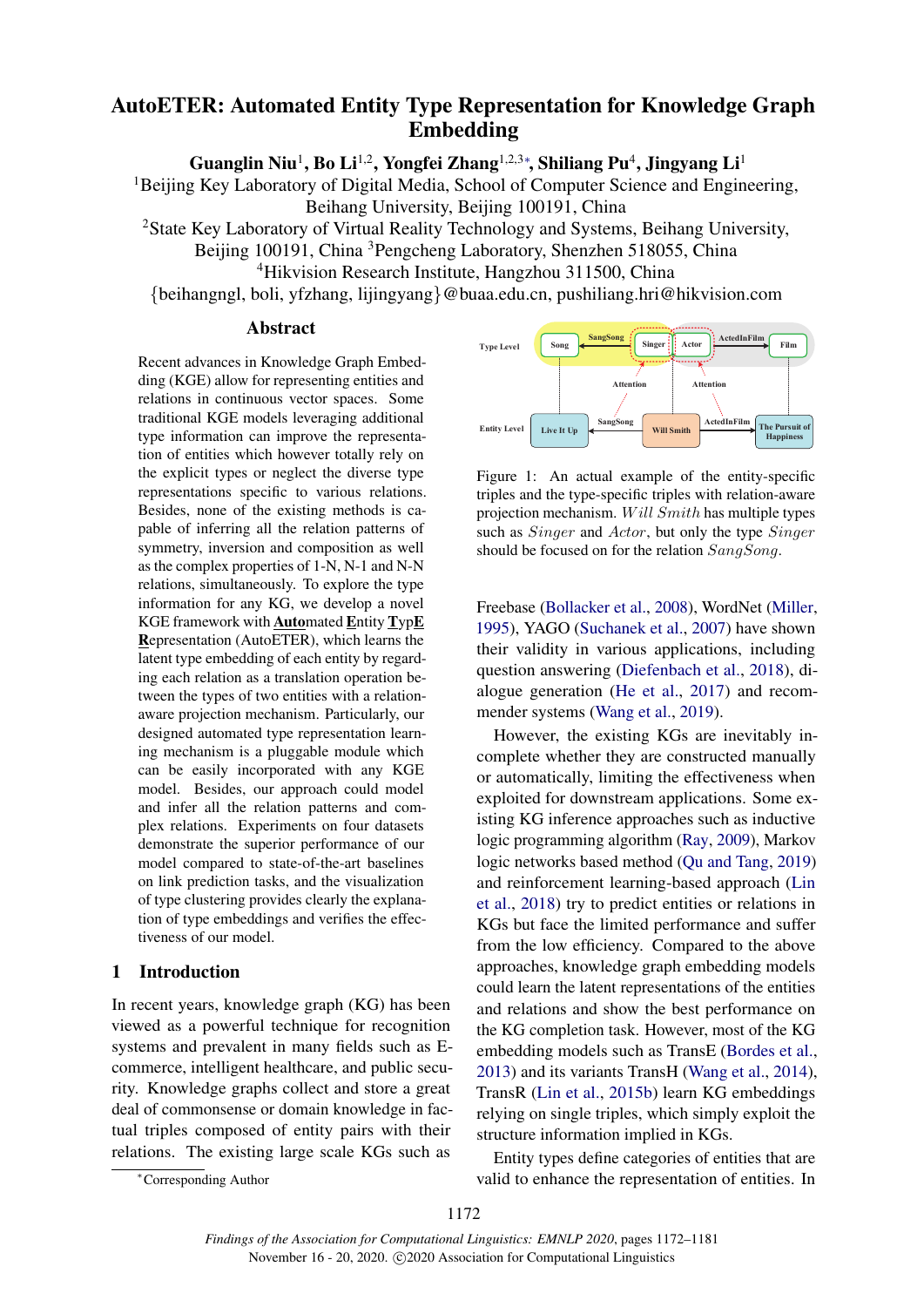many type-embodied models such as TKRL [\(Xie](#page-9-6) [et al.,](#page-9-6) [2016\)](#page-9-6) and TransT [\(Ma et al.,](#page-9-7) [2017\)](#page-9-7), the explicit types are necessary while some KGs (i.e., WordNet) lack them, which limits the versatility of these approaches. JOIE [\(Hao et al.,](#page-8-6) [2019\)](#page-8-6) jointly encodes both the ontology and instance views of KGs. Nevertheless, ontologies' concepts always represent the general categories of entities but cannot reflect the specific types, primarily associated with different relations. Jain [\(Jain et al.,](#page-8-7) [2018\)](#page-8-7) learned the type embeddings by defining the compatibility between an entity type and a relation. Still, it ignores the semantics implied in a whole triple consisting of a relation jointly with its linked two entity types. Moreover, all the previous typebased approaches neglect the diversity of entity type representations specific to various relations. As Figure [1](#page-0-0) shows, contrary to the previous researches considering entity types, the triples in the entity level could be extended to triples in the type level. Each entity has multiple types, and diverse types should be focused on for different specific relations.

Additionally, some models embed the entities and relations into the complex vector space instead of the frequently-used real space to improve the capability of representation learning, including ComplEx [\(Trouillon et al.,](#page-9-8) [2016\)](#page-9-8) and RotatE [\(Sun et al.,](#page-9-9) [2019\)](#page-9-9). Nevertheless, none of the existing embedding models could model and infer all the relation patterns and the complex 1-N, N-1 and N-N relations, simultaneously.

To conduct the KG inference from the perspectives of both entity-specific triples and type-specific triples on any KG, whether the explicit types exist, we propose AutoETER to automatically learn the diverse type representations of each entity when focusing on the various associated relations. Intuitively, the high-dimensional entity embeddings imply the individual features to distinguish the diverse entities. In contrast, the low-dimensional type embeddings capture the general features to discover the similarity of entities according to their categories. Inspired by the translational-based principle in TransE, we expect that given a head entity and its associated relation, the tail entity's type representation can be obtained by  $\text{type}_{head} + \text{relation} =$  $type_{tail}$ . Particularly, the latent type embeddings of two head or two tail entities focused on the same relation should be close to each other since they imply the same type. Furthermore, the embeddings

of the entity-specific triples and the type-specific triples are capable of modeling and inferring symmetry, inversion, composition, and complex 1-N, N-1, N-N relations.

The contributions of this work are summarized as follows:

- We model type representations to enrich the general features of entities. A novel model AutoETER is proposed to learn the embeddings of entities, relations and entity types from entity-specific triples and type-specific triples without explicit types in KGs. Furthermore, the type embeddings can be incorporated with the entity embeddings for inference.
- To the best of our knowledge, we are the first to model and infer all the relation patterns, including symmetry, inversion and composition, as well as complex relations of 1-N, N-1 and N-N for the KG inference.
- We conduct extensive experiments on link prediction on four real-world benchmark datasets. The evaluation results demonstrate the superiority of our proposed model over other stateof-the-art algorithms. The visualization of clustering type embeddings validates the effectiveness of automatically representing entity types with relation-aware projection.

## 2 Related Works

#### 2.1 Knowledge Graph Inference

To address the inherent incompleteness of KGs, multiple KG inference methods are investigated and have made significant progress. Traditional researches devote to generate logic rules based on inductive logic programming such as HAIL [\(Ray,](#page-9-3) [2009\)](#page-9-3) to predict the missing entities in KGs. However, employing logic rules in KG inference limits generalization performance. Path ranking algorithm (PRA) [\(Lao et al.,](#page-8-8) [2011\)](#page-8-8) extracts the relational path features based on random-walk to infer the relationships between entity pairs. DeepPath [\(Lin et al.,](#page-8-3) [2018\)](#page-8-3) is a foundational approach that formulates the multi-hop reasoning as a Markov decision process and leverages reinforcement learning (RL) to find paths in KGs. However, the RLbased multi-hop KG reasoning approaches consume much time in searching paths.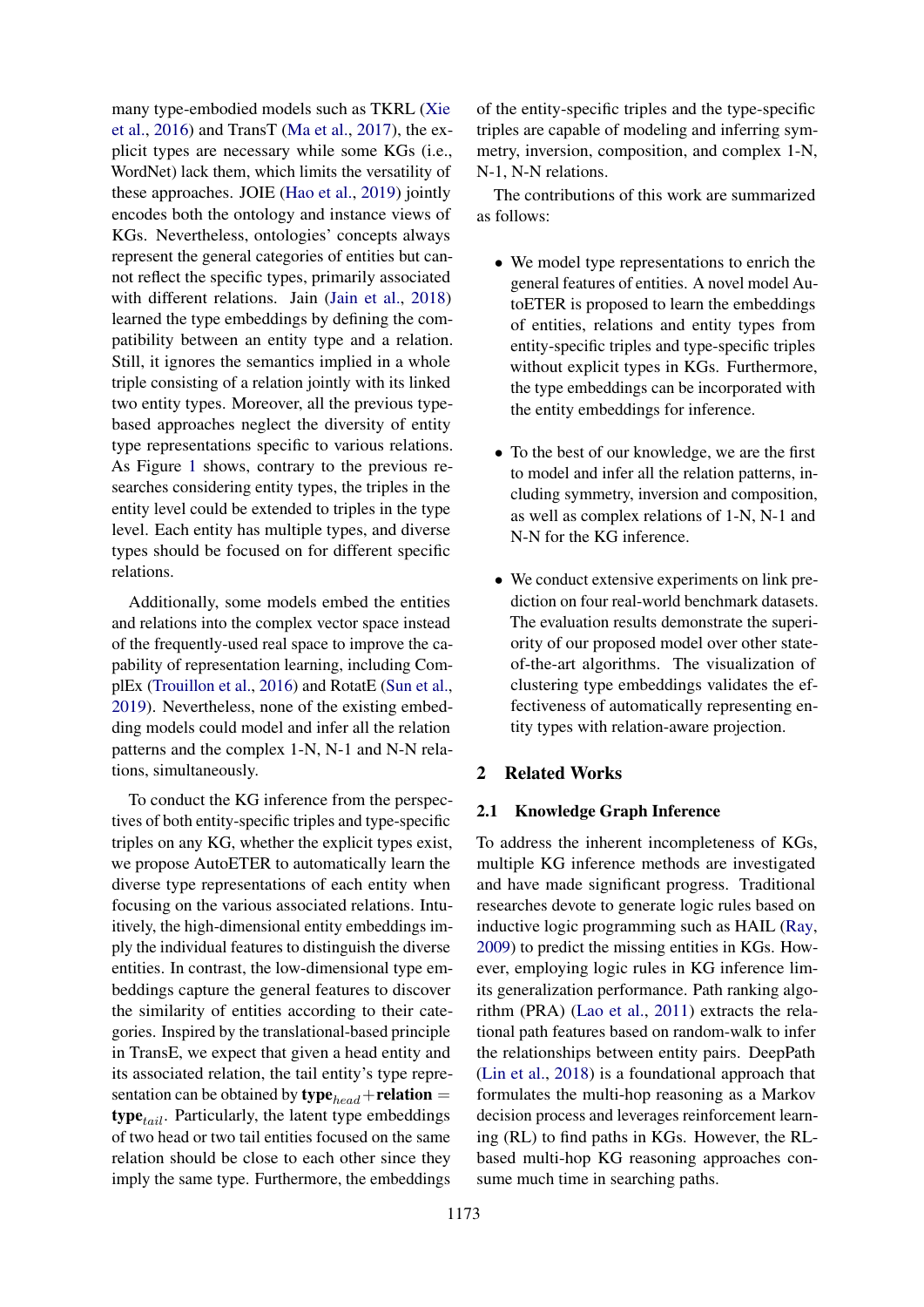#### 2.2 KG Embedding Models

Various KG embedding models have been extensively developed for KG inference in recent years [\(Wang et al.,](#page-9-10) [2017\)](#page-9-10). KGE models are capable of capturing latent representations of entities and relations in KGs independently from hand-crafted rules, and they have shown a strong capacity of efficient computation in many knowledge-aware applications [\(Ji et al.,](#page-8-9) [2020\)](#page-8-9). TransE [\(Bordes et al.,](#page-8-4) [2013\)](#page-8-4) is the foundational translation-based method, which regards a relation as a translation operation from the head entity to the tail entity. Along with TransE, multiple variants are proposed to improve the embedding performance of KGs [\(Niu et al.,](#page-9-11) [2020;](#page-9-11) [Yuan et al.,](#page-9-12) [2019;](#page-9-12) [Xiao et al.,](#page-9-13) [2016\)](#page-9-13). ConvE [\(Dettmers et al.,](#page-8-10) [2018\)](#page-8-10) is a typical method representing entities and relations based on convolutional neural networks (CNN). Another category of KG embedding contains many tensor decomposition models, including DisMult [\(Yang et al.,](#page-9-14) [2015\)](#page-9-14). Particularly, ComplEx [\(Trouillon et al.,](#page-9-8) [2016\)](#page-9-8) extends DisMult to learn the KG embeddings in the complex space. RotatE [\(Sun et al.,](#page-9-9) [2019\)](#page-9-9) defines a relation as a rotation from source to target entities in a complex space but cannot infer the complex relations 1-N, N-1 and N-N. What's more, all the approaches above purely depend on the triples directly observed in KGs.

## 2.3 Models Incorporating Entity Types

To further improve the performance of KG embedding, various auxiliary information is introduced, such as paths [\(Lin et al.,](#page-8-11) [2015a;](#page-8-11) [Niu et al.,](#page-9-11) [2020\)](#page-9-11), graph structure [\(Michael et al.,](#page-9-15) [2018\)](#page-9-15) and entity types [\(Xie et al.,](#page-9-6) [2016;](#page-9-6) [Krompaß et al.,](#page-8-12) [2015;](#page-8-12) [Ma](#page-9-7) [et al.,](#page-9-7) [2017\)](#page-9-7). Among such information, entity types contain less noise and are appropriate for providing more general semantics for each entity. TKRL [\(Xie et al.,](#page-9-6) [2016\)](#page-9-6) projects each entity with the typespecific projection matrices. TransT [\(Ma et al.,](#page-9-7) [2017\)](#page-9-7) measures the semantic similarity of entities and relations utilizing types. However, all the above type-based KG embedding models require the supervision of explicit types and cannot work on KGs without explicit types. JOIE [\(Hao et al.,](#page-8-6) [2019\)](#page-8-6) links entities to their concepts in the ontology for jointly embed the instance-view graph and the ontology-view graph, but the concepts in ontologies provide too broad or even noisy information to represent the specific and precise types of each entity. [\(Jain et al.,](#page-8-7) [2018\)](#page-8-7) introduces the compatibil-

ity between the embeddings of an entity type and a relation for link prediction. Still, all the existing type-enhanced models neglect that an entity's diverse types should be focused on when this entity is associated with various relations. Meanwhile, the association property implied in the embeddings of the type-specific triples has not been well modeled.

## 3 AutoETER: KGE with Automated Entity Type Representation

To cope with the above limitations, we describe the proposed model AutoETER, which aims to automatically learn a variant of type representations semantically compatible with various relations and infer all the relation patterns and complex relations. As figure [2](#page-3-0) shows, we first embed the entities and relations into complex space via the entity-specific triple encoder with a hyper-plane projection strategy (§[3.1\)](#page-2-0). Additionally, the type-specific triple encoder is developed to learn type embeddings incorporated with a relation-aware projection mechanism  $(\S3.2)$  $(\S3.2)$ . Meanwhile, the type embeddings are constrained by their similarity derived from the associated relations  $(\S3.3)$  $(\S3.3)$ . Afterward, we propose the overall optimization objective with both entity-specific triple and type-specific triple representations and the similarity constraint of the type embeddings (§[3.4\)](#page-4-1).

## <span id="page-2-0"></span>3.1 Entity-specific Triple Encoder

We embed the entities and relations into the complex space and regard a relation as the rotation operation from the head entity to the tail entity as in RotatE [\(Sun et al.,](#page-9-9) [2019\)](#page-9-9). To further model and infer the complex relations such as 1-N, N-1 and N-N, we project entities into their associated relation hyper-planes to ensure each entity has various representations concerning the specific relations. In terms of an entity-specific triple  $(h, r, t)$ , the energy function  $E_1(h, r, t)$  is defined as

$$
\mathbf{e}_{h,r} = \mathbf{h} - \mathbf{h}^{\top} \mathbf{w}_r \mathbf{h}, \quad \mathbf{e}_{t,r} = \mathbf{t} - \mathbf{t}^{\top} \mathbf{w}_r \mathbf{t} \tag{1}
$$

<span id="page-2-2"></span><span id="page-2-1"></span>
$$
E_1(h,r,t) = \|\mathbf{e}_{h,r} \circ \mathbf{r} - \mathbf{e}_{t,r}\| \tag{2}
$$

where  $\mathbf{h} \in \mathbb{C}^k$ ,  $\mathbf{t} \in \mathbb{C}^k$ ,  $\mathbf{r} \in \mathbb{C}^k$  are the embeddings of head entity  $h$ , tail entity  $t$  and relation  $r$  in the complex space with dimension k.  $w_r \in \mathbb{R}^k$  denotes the normal vector of the hyper-plane involved in the relation r.  $e_{h,r} \in \mathbb{C}^k$  and  $e_{t,r} \in \mathbb{C}^k$  represent the entity embeddings of  $h$  and  $t$  projected in the hyper-plane  $w_r$ .  $\circ$  is the Hadamard product.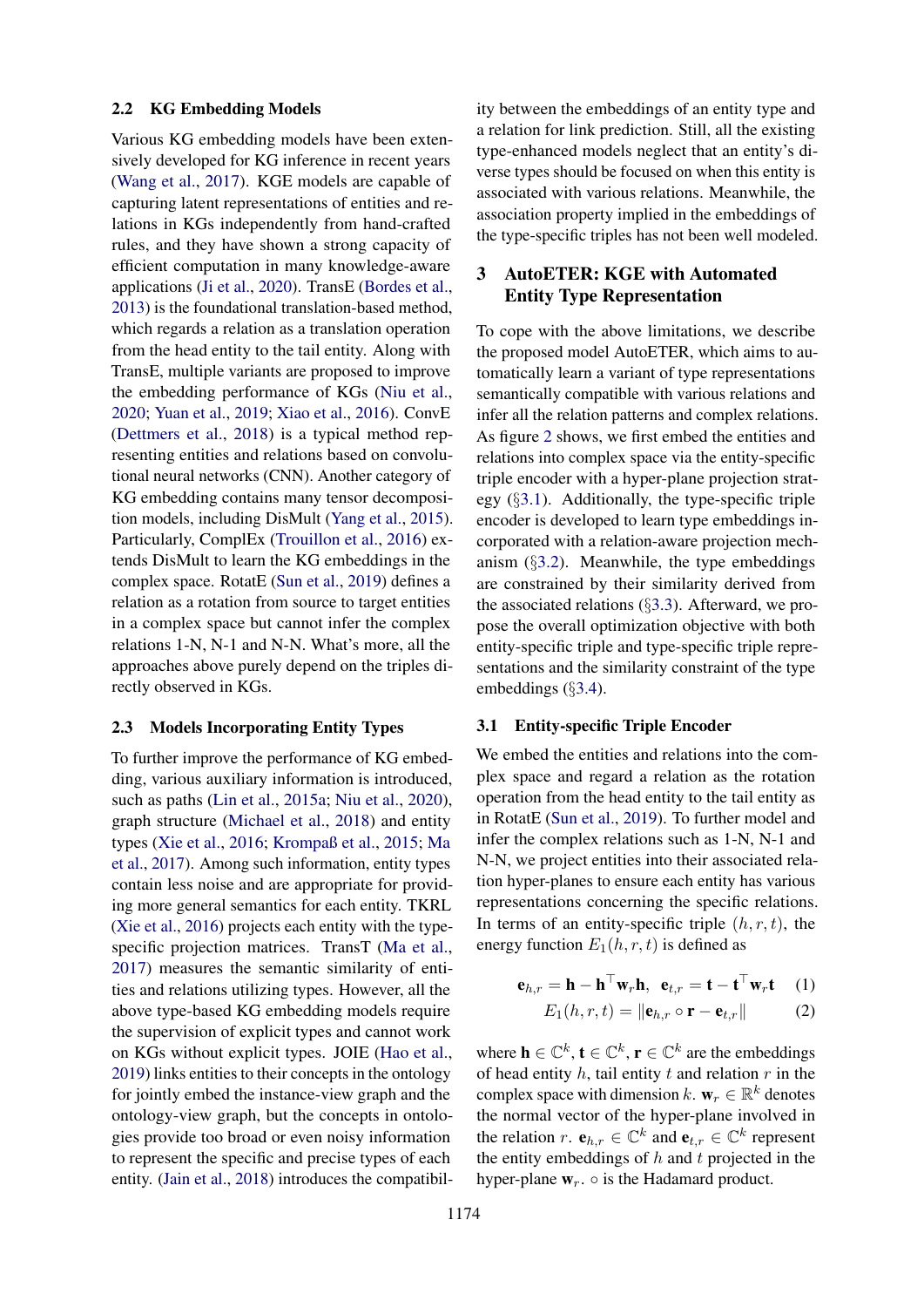<span id="page-3-0"></span>

Figure 2: The architecture of AutoETER. Given a triple fact  $(h, r, t)$ ,  $e_{h,r}$  and  $e_{t,r}$  are the projected entity embeddings in the hyper-plane of relation r,  $y_{h,r}$  and  $y_{t,r}$  are type embeddings focusing on relation r. Furthermore, we expect the embeddings of entity-specific triple satisfies rotation operation and type-specific triple satisfies translation operation from head to tail entities. Type embeddings associated with the same relation  $r$  are constrained to be closer, where  $\gamma$  is the margin enforced between two clusters of type embeddings related to different relations.

On account of the embeddings of entity-specific triples, our model can infer all the relation patterns via the rotation operation from head to tail entities as in RotatE. Particularly,  $\bf{r}$  is constrained to be  $|r_i| = 1, i = 1, 2, ..., k$  for inferring the symmetric relation pattern and at least one element of r is -1 to ensure the diverse representations of head and tail entities. Moreover, the projection operation shown in Eq. [1](#page-2-1) enables our model to infer the complex relations via various representations of entities regarding different relations.

## <span id="page-3-1"></span>3.2 Type-specific Triple Encoder

Given an entity  $e$  and its associated relation  $r$  in a triple, we aim to learn the type and relation embeddings with a relation-aware projection mechanism to output the most important information of the type representations:

<span id="page-3-2"></span>
$$
f_{att}(e,r) = \mathbf{M}_r \mathbf{y}_e \tag{3}
$$

where  $y_e \in \mathbb{R}^d$  denotes the type embedding of entity e in the real space with dimension d.  $M_r \in$  $\mathbb{R}^{d \times d}$  is defined as the projection weight matrix associated with the relation  $r$ , which could automatically select the latent information of each type embedding most relevant to the relation r.

With the relation-aware projection defined in Eq. [3,](#page-3-2) the energy function involved in type-specific triples is defined as

<span id="page-3-3"></span>
$$
\mathbf{y}_{h,r} = f_{att}(h,r), \quad \mathbf{y}_{t,r} = f_{att}(t,r)
$$
  

$$
E_2(h,r,t) = ||\mathbf{y}_{h,r} + \mathbf{y}_r - \mathbf{y}_{t,r}|| \tag{4}
$$

where  $y_{h,r} \in \mathbb{R}^d$ ,  $y_{t,r} \in \mathbb{R}^d$  are the type embeddings of entities  $h$  and  $t$  both focusing on the relation r and  $y_r \in \mathbb{R}^d$  denotes the embedding of the relation  $r$  in the type-specific triple. In terms of the energy function in Eq. [4,](#page-3-3) we expect that

<span id="page-3-5"></span>
$$
\mathbf{y}_{h,r} + \mathbf{y}_r = \mathbf{y}_{t,r} \tag{5}
$$

Furthermore, with the type and relation embeddings learned in the real spaces, our model cost fewer parameters and could model and infer all the relation patterns including symmetry (Lemma [1\)](#page-3-4), inversion (Lemma [2\)](#page-4-2) and composition (Lemma [3\)](#page-4-3) as well as the complex properties of relations:

<span id="page-3-4"></span>Lemma 1. *Our model could infer relation pattern of symmetry by type-specific triple embeddings.*

*Proof.* If a relation  $r$  is symmetric, two triples  $(h, r, t)$  and  $(t, r, h)$  will hold. From Eq. [5,](#page-3-5) the correlations among the embeddings of types and relations can be obtained as:

$$
\mathbf{y}_{h,r} + \mathbf{y}_r = \mathbf{y}_{t,r}, \ \mathbf{y}_{t,r} + \mathbf{y}_r = \mathbf{y}_{h,r} \tag{6}
$$

From Eq. [6,](#page-3-6) we can further derive that

<span id="page-3-6"></span>
$$
\mathbf{y}_{h,r} = \mathbf{y}_{t,r}, \ \mathbf{y}_r = \mathbf{0} \tag{7}
$$

We prove that the embedding of a symmetric relation should be zero vector, and the type embeddings of head and tail entities should be equal. The above results are reasonable owing to the focused types of two entities linked by the symmetric relation are supposed to be same. $\Box$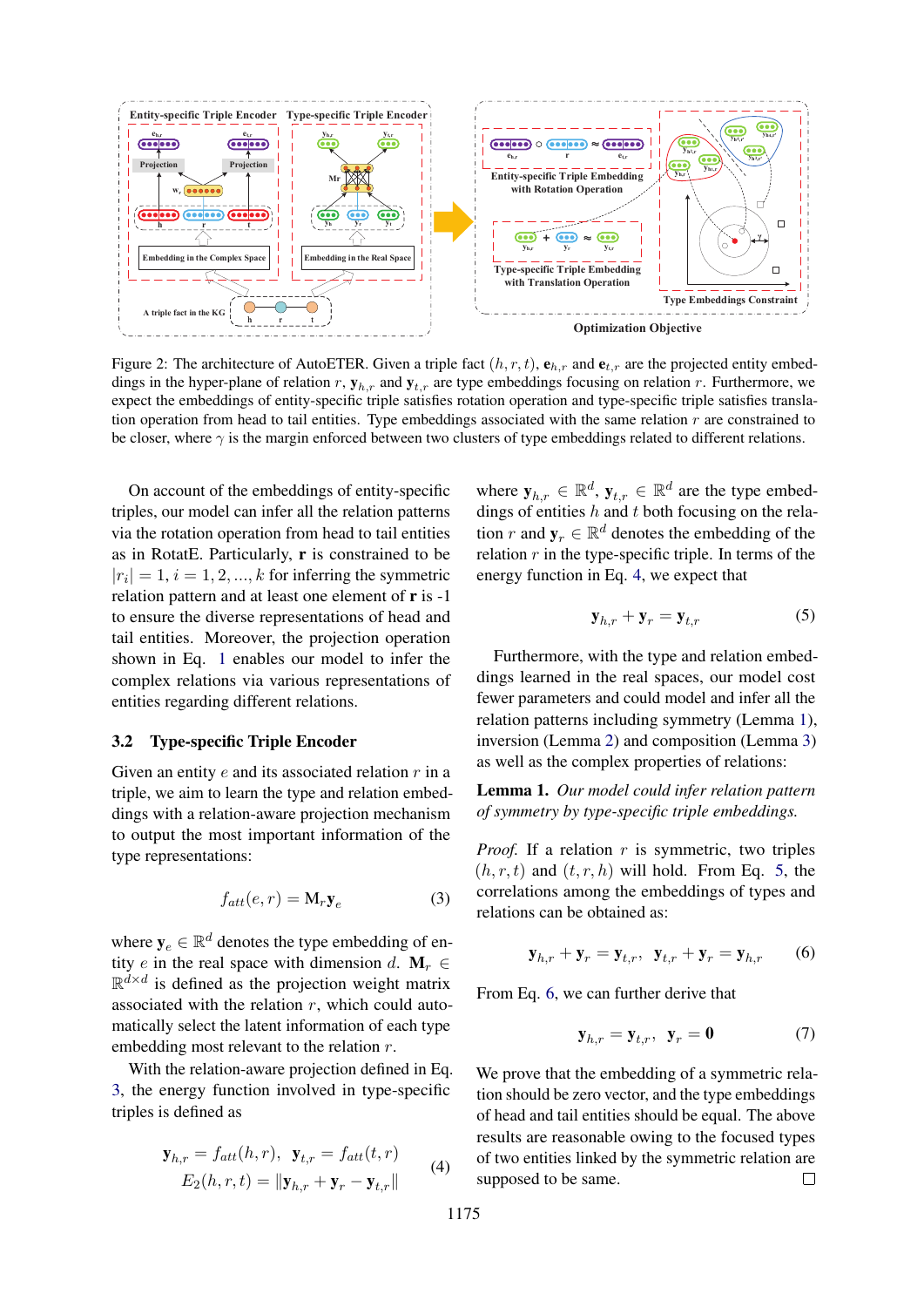<span id="page-4-2"></span>Lemma 2. *Our model is able to infer relation pattern of inversion by type-specific triple embeddings.*

*Proof.* With the inverse relations  $r_1$  and  $r_2$ , two triples  $(h, r_1, t)$  and  $(t, r_2, h)$  hold. From Eqs. [3,](#page-3-2) [4](#page-3-3) and [5,](#page-3-5) it can be retrieved that

$$
\mathbf{M}_{r_1}\mathbf{y}_h + \mathbf{y}_{r_1} = \mathbf{M}_{r_1}\mathbf{y}_t \tag{8}
$$

$$
\mathbf{M}_{r_2}\mathbf{y}_t + \mathbf{y}_{r_2} = \mathbf{M}_{r_2}\mathbf{y}_h \tag{9}
$$

<span id="page-4-4"></span>We can define a transform matrix  $P \in \mathbb{R}^{d \times d}$  that satisfies

$$
\mathbf{M}_{r_1} = \mathbf{P}\mathbf{M}_{r_2} \tag{10}
$$

Substituting Eq. [10](#page-4-4) into Eq. [9,](#page-4-5) the latter can be modified as

<span id="page-4-6"></span>
$$
\mathbf{M}_{r_1}\mathbf{y}_t + \mathbf{P}\mathbf{y}_{r_2} = \mathbf{M}_{r_1}\mathbf{y}_h \tag{11}
$$

Then, substituting Eq. [11](#page-4-6) into Eq. [8,](#page-4-7) it yields that

$$
\mathbf{y}_{r_1} = -\mathbf{P}\mathbf{y}_{r_2} \tag{12}
$$

We can model and infer the inverse relations with the relation embeddings satisfying the relationship as in Eq. [12.](#page-4-8)  $\Box$ 

<span id="page-4-3"></span>Lemma 3. *Our model is capable of inferring the relations of composition by type-specific triple embeddings.*

*Proof.* On account of the relations of composition pattern  $r_3(a, c) \Leftarrow r_1(a, b) \wedge r_2(b, c)$ , the corresponding triples  $(a, r_1, b)$ ,  $(b, r_2, c)$  and  $(a, r_3, c)$ hold. Meanwhile, considering Eqs. [3,](#page-3-2) [4](#page-3-3) and [5,](#page-3-5) it can be obtained that

$$
\mathbf{M}_{r_1}\mathbf{y}_a + \mathbf{y}_{r_1} = \mathbf{M}_{r_1}\mathbf{y}_b \tag{13}
$$

$$
\mathbf{M}_{r_2}\mathbf{y}_b + \mathbf{y}_{r_2} = \mathbf{M}_{r_2}\mathbf{y}_c \tag{14}
$$

$$
\mathbf{M}_{r_3}\mathbf{y}_a + \mathbf{y}_{r_3} = \mathbf{M}_{r_3}\mathbf{y}_c \tag{15}
$$

We can define two transform matrices  $\mathbf{P} \in \mathbb{R}^{d \times d}$ and  $\mathbf{Q} \in \mathbb{R}^{d \times d}$  to satisfy

$$
\mathbf{PM}_{r_1} = \mathbf{M}_{r_3} \tag{16}
$$

$$
\mathbf{Q}\mathbf{M}_{r_2} = \mathbf{M}_{r_3} \tag{17}
$$

Substituting Eq. [16](#page-4-9) into Eq. [13](#page-4-10) and Eq. [17](#page-4-11) into Eq. [14,](#page-4-12) respectively, we can derive that

$$
\mathbf{M}_{r_3}\mathbf{y}_a + \mathbf{P}\mathbf{y}_{r_1} = \mathbf{M}_{r_3}\mathbf{y}_b \tag{18}
$$

$$
\mathbf{M}_{r_3}\mathbf{y}_b + \mathbf{Q}\mathbf{y}_{r_2} = \mathbf{M}_{r_3}\mathbf{y}_c \tag{19}
$$

<span id="page-4-16"></span>Substituting Eq. [18](#page-4-13) into Eq. [19,](#page-4-14) it can be retrieved that

$$
\mathbf{M}_{r_3}\mathbf{y}_a + \mathbf{P}\mathbf{y}_{r_1} + \mathbf{Q}\mathbf{y}_{r_2} = \mathbf{M}_{r_3}\mathbf{y}_c \qquad (20)
$$

Combining Eqs. [15](#page-4-15) and [20,](#page-4-16) we can model the correlation among the relation embeddings of composition pattern as

<span id="page-4-17"></span>
$$
\mathbf{y}_{r_3} = \mathbf{P} \mathbf{y}_{r_1} + \mathbf{Q} \mathbf{y}_{r_2} \tag{21}
$$

<span id="page-4-7"></span><span id="page-4-5"></span>We prove that we can model and infer the relations of composition pattern for type-specific triples with the relation embeddings as shown in Eq. [21.](#page-4-17)  $\Box$ 

Specific to the inference on type-specific triples with the relations of complex properties 1-N, N-1 and N-N, we could exploit the various representations of an entity type associated with different relations via the relation-aware projection mechanism defined in Eq. [3](#page-3-2) to infer on these relations.

## <span id="page-4-0"></span>3.3 Type Embeddings Similarity Constraint

<span id="page-4-8"></span>In addition to learning type embeddings by the type-specific triple encoder (§[3.2\)](#page-3-1), the type representations should be constrained by the similarity between the entity types. The type embeddings of head entities involved in the triples with the same relation are closer to each other (the same as type embeddings of tail entities). Thus, as for two triples with the same relation, we expect that

$$
\mathbf{y}_{h_1,r} = \mathbf{y}_{h_2,r}, \ \mathbf{y}_{t_1,r} = \mathbf{y}_{t_2,r} \tag{22}
$$

where  $y_{h_1,r}$  and  $y_{h_2,r}$  are type embeddings of head entities while  $y_{t_1,r}$  and  $y_{t_2,r}$  are type embeddings of tail entities. Particularly, they all focus on the same relation  $r$  by the relation-aware projection mechanism of Eq. [3.](#page-3-2)

<span id="page-4-12"></span><span id="page-4-10"></span>Now, considering any two triples  $(h_1, r_1, t_1)$  and  $(h_2, r_2, t_2)$ , we design the energy function for evaluating the dissimilarity of the type embeddings as

<span id="page-4-18"></span><span id="page-4-15"></span>
$$
E_3((h_1, r_1, t_1), (h_2, r_2, t_2)) = \frac{1}{2} (||\mathbf{y}_{h_1, r_1} - \mathbf{y}_{h_2, r_2}|| + ||\mathbf{y}_{t_1, r_1} - \mathbf{y}_{t_2, r_2}||)
$$
  
(23)

<span id="page-4-11"></span><span id="page-4-9"></span>where  $y_{h_1,r_1}$  and  $y_{h_2,r_2}$  are two head entity type embeddings,  $y_{t_1,r_1}$  and  $y_{t_2,r_2}$  are two tail entity type embeddings, and they are all associated with the relation  $r_1$  or  $r_2$ . Therefore, we expect the value derived from Eq. [23](#page-4-18) tends to be smaller if  $r_1$  and  $r_2$  are the same relation.

## <span id="page-4-14"></span><span id="page-4-13"></span><span id="page-4-1"></span>3.4 Optimization Objective

The designed entity-specific triples encoder, typespecific triples encoder and type representations similarity constraint could be trained as a unified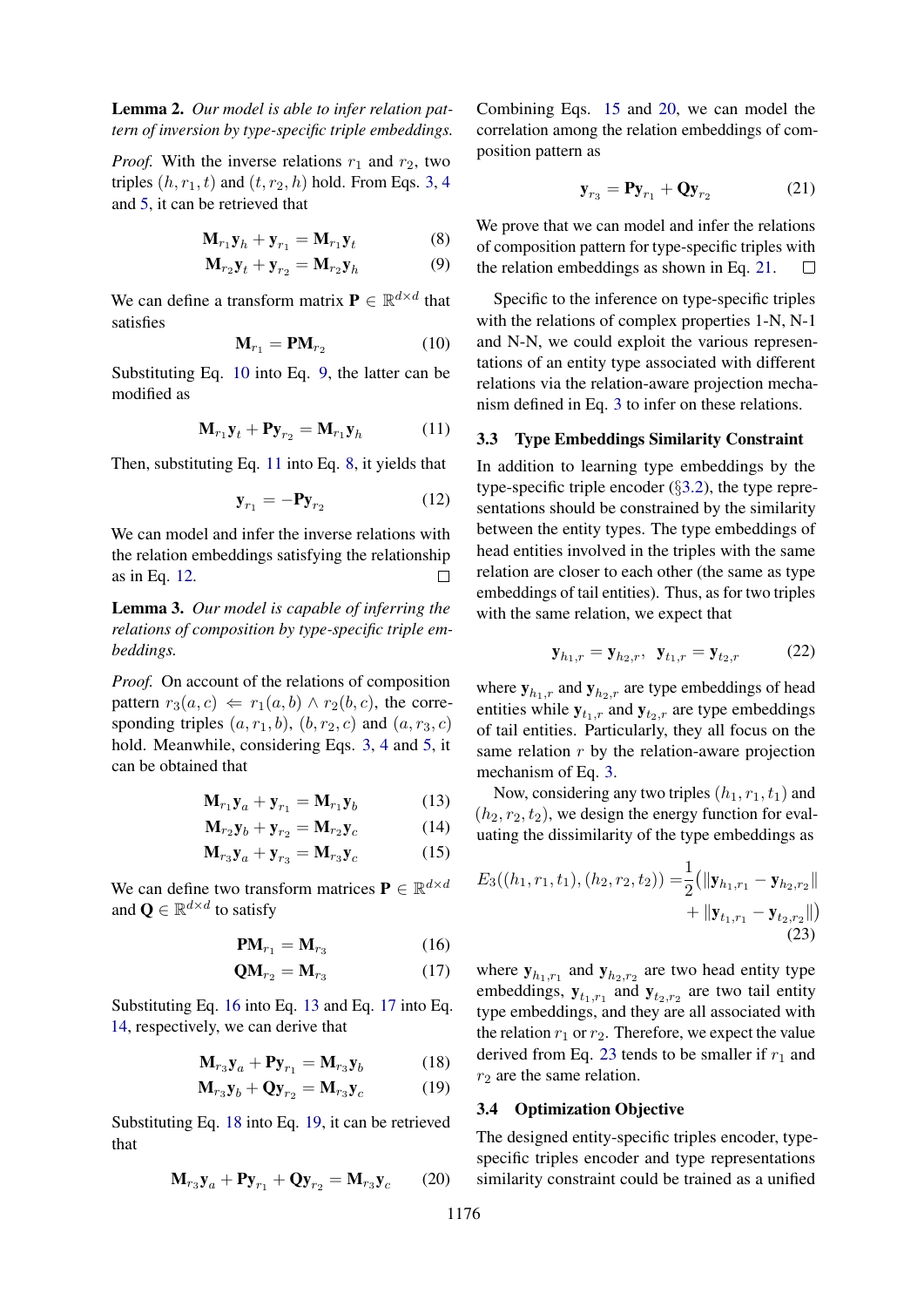end-to-end model. We optimize our model according to a three-component objective function:

$$
L = \sum_{(h,r,t)\in S} \left\{ \sum_{(h',r,t')\in S'} \left\{ L_1 + \alpha_1 L_2 \right\} + \alpha_2 L_3 \right\}
$$
(24)

in which the overall training objective consists of three components:  $L_1$  and  $L_2$  are two pair-wise loss functions that correspond to the entity-specific triple encoder and the type-specific triple encoder, respectively, and  $L_3$  is a triple loss function for constraining the type embeddings.  $\alpha_1$  and  $\alpha_2$  denote the weights of  $L_2$  and  $L_3$  for the tradeoff between the entity-specific triple, the type-specific triple and the type similarity constraint. S contains all the triples in the train set, and  $S'$  is the negative sample set generated by replacing the entities in S. Specifically,  $L_1$ ,  $L_2$  and  $L_3$  are defined as

$$
L_1 = -\log \sigma(\gamma_1 - E_1(h, r, t))
$$
  
-  $\log \sigma(E_1(h', r, t') - \gamma_1)$  (25)  

$$
L_2 = \max [0, E_2(h, r, t) + \gamma_2 - E_2(h', r, t')]
$$

$$
a_3 = \sum_{n=1}^{\infty} \sum_{n=1}^{\infty} \max\left[0, E_3((h, r, t)), \frac{1}{2} \right]
$$

$$
L_3 = \sum_{(hp,r,tp)\in Y} \sum_{(hn,r',tn)\in Y'} \max [0, E_3((h,r,t)),
$$
  
\n
$$
(hp,r,tp)) + \gamma_3 - E_3((h,r,t), (hn,r',tn))]
$$
\n(27)

where  $\gamma_1$ ,  $\gamma_2$  and  $\gamma_3$  denote the fixed margins in  $L_1$ ,  $L_2$  and  $L_3$ , respectively. In specific,  $L_3$  can be viewed as the regularization in optimization for restraining the entity type embeddings.  $\sigma$  denotes the sigmoid function.  $max[0, x]$  is the function to select the larger value between 0 and x. Particu-larly, in Eq. [27,](#page-5-0) the triple  $(h, r, t)$  is regarded as the anchor instance and  $(h_p, r, t_p)$  is a positive instance in the set  $Y$  containing other triples correlated to the same relation r, while  $(h_n, r', t_n)$  is any negative instance in the set  $Y'$  containing the other triples without the relation  $r$ . Besides, we employ self-adversarial sampling as in [\(Sun et al.,](#page-9-9) [2019\)](#page-9-9).

#### 4 Experiment Results

In this section, we evaluate our model AutoETER for KG completion on four real-world benchmark datasets. Additionally, we visualize the clustering results of type embeddings for demonstrating the effectiveness of representing types automatically.

<span id="page-5-3"></span><span id="page-5-2"></span>

| Dataset   | WN18    |           |         | YAGO3-10 FB15K FB15K-237 |
|-----------|---------|-----------|---------|--------------------------|
| #Entity   | 40,943  | 123,182   | 14,951  | 14,505                   |
| #Relation | 18      | 37        | 1,345   | 237                      |
| #Train    | 141.442 | 1,079,040 | 483.142 | 272,115                  |
| #Valid    | 5.000   | 5,000     | 50,000  | 17,535                   |
| #Test     | 5,000   | 5,000     | 59,071  | 20,466                   |

Table 1: Statistics of datasets used in the experiments.

## 4.1 Experimental Setup

#### 4.1.1 Datasets

We utilize four standard datasets<sup>[1](#page-5-1)</sup> for link prediction tasks: FB15K [\(Bordes et al.,](#page-8-4) [2013\)](#page-8-4) is a widely used dataset that is a subgraph of the commonsense knowledge graph Freebase. WN18 [\(Bordes et al.,](#page-8-4) [2013\)](#page-8-4) is a subset of the lexical knowledge graph WordNet. YAGO3-10 [\(Dettmers et al.,](#page-8-10) [2018\)](#page-8-10) is a subset of YAGO. Each of the three datasets consists of all the relation patterns, including symmetry, inversion, composition and complex 1-N, N-1 and N-N of relations. FB15K-237 [\(Toutanova and](#page-9-16) [Chen,](#page-9-16) [2015\)](#page-9-16) is a subset of FB15K and removes all the inverse relations. Table [1](#page-5-2) exhibits the statistics of all the datasets exploited.

#### 4.1.2 Evaluation Protocol

<span id="page-5-0"></span>The link prediction task aims to predict when the head or tail entity of a triple in the test set is missing. For link prediction, all the entities in the KG are respectively replaced with the missing entity to generate the candidate triples. Then, on account of each candidate triple  $(h, r, t)$ , we combine the two perspectives of the entity-specific triple jointly with the type-specific triple to evaluate the plausibility of this candidate triple, and the energy function for evaluation is designed as follows:

<span id="page-5-4"></span>
$$
E_{pred}(h, r, t) = E_1(h, r, t) + \alpha_1 E_2(h, r, t)
$$
 (28)

The above energy function  $E_{pred}(h, r, t)$  is composed of the energy functions  $E_1(h, r, t)$  (with regard to the entity-specific triple) and  $E_2(h, r, t)$ (with respect to the type-specific triple) defined in Eqs. [2](#page-2-2) and [4,](#page-3-3) respectively.  $\alpha_1$  is the weight which is the same as in Eq. [24](#page-5-3) for a trade-off. Then, the scores with respect to all the candidate triples are calculated by Eq. [28.](#page-5-4) Subsequently, these scores are sorted in ascending order, and further, the correct triple rank can be obtained.

Three standard metrics are employed to evaluate the performance of link prediction:

<span id="page-5-1"></span><sup>&</sup>lt;sup>1</sup>Datasets could be found at onedrive: [https://1drv.ms/u/s!](https://1drv.ms/u/s!Ajh_jEjaTE0SbbceogcmdwSu9ME?e=zfw6sN) Ajh [jEjaTE0SbbceogcmdwSu9ME?e=zfw6sN](https://1drv.ms/u/s!Ajh_jEjaTE0SbbceogcmdwSu9ME?e=zfw6sN)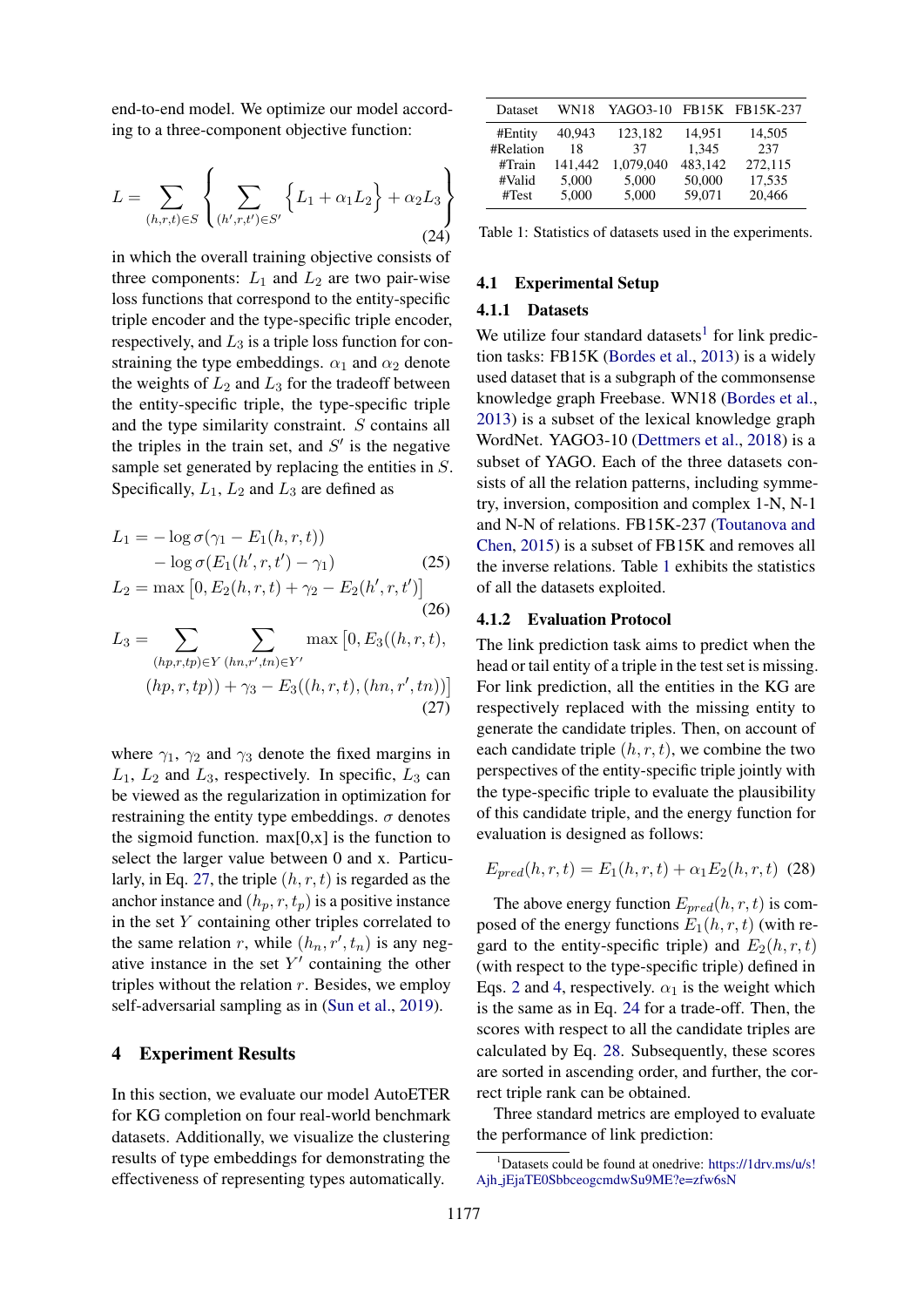<span id="page-6-3"></span>

| Model                            |                          | <b>FB15K</b> |        |                          |         |  | <b>WN18</b> |            |           |        |            |
|----------------------------------|--------------------------|--------------|--------|--------------------------|---------|--|-------------|------------|-----------|--------|------------|
|                                  | MR                       | <b>MRR</b>   | Hits@1 | Hits@3                   | Hits@10 |  | MR          | <b>MRR</b> | Hits $@1$ | Hits@3 | Hits $@10$ |
| TransE (Bordes et al., 2013)     | $\overline{\phantom{a}}$ | 0.463        | 0.297  | 0.578                    | 0.749   |  | $\sim$      | 0.495      | 0.113     | 0.888  | 0.943      |
| DistMult (Yang et al., 2015)     | 42                       | 0.798        | ٠      | $\overline{\phantom{a}}$ | 0.893   |  | 655         | 0.797      | ٠         | ٠      | 0.946      |
| HolE (Nickel et al., 2016)       | $\overline{\phantom{a}}$ | 0.524        | 0.402  | 0.613                    | 0.739   |  | $\sim$      | 0.938      | 0.930     | 0.945  | 0.947      |
| ComplEx (Trouillon et al., 2016) | $\overline{\phantom{a}}$ | 0.692        | 0.599  | 0.759                    | 0.840   |  | ۰           | 0.941      | 0.936     | 0.945  | 0.947      |
| ConvE (Dettmers et al., 2018)    | 51                       | 0.657        | 0.558  | 0.723                    | 0.831   |  | 374         | 0.943      | 0.935     | 0.946  | 0.956      |
| RotatE $(Sun et al., 2019)$      | 40                       | 0.797        | 0.746  | 0.830                    | 0.884   |  | 309         | 0.949      | 0.944     | 0.952  | 0.959      |
| QuatE (Zhang et al., 2019)       | $\overline{40}$          | 0.765        | 0.692  | 0.819                    | 0.878   |  | 393         | 0.950      | 0.942     | 0.954  | 0.959      |
| R-GCN (Michael et al., 2018)     | $\overline{\phantom{a}}$ | 0.696        | 0.601  | 0.760                    | 0.852   |  | $\sim$      | 0.819      | 0.697     | 0.929  | 0.964      |
| PTransE (Lin et al., 2015a)      | 54                       | 0.679        | 0.565  | 0.768                    | 0.855   |  | 472         | 0.890      | 0.931     | 0.942  | 0.945      |
| TKRL $(Xie et al., 2016)$        | 68                       |              | ۰      | $\overline{\phantom{a}}$ | 0.694   |  | ۰           |            |           | ۰      |            |
| TypeComplex (Jain et al., 2018)  | $\overline{\phantom{a}}$ | 0.753        | 0.677  | ٠                        | 0.869   |  | ٠           | 0.939      | 0.932     | ٠      | 0.951      |
| AutoETER                         | 33                       | 0.799        | 0.750  | 0.833                    | 0.896   |  | 174         | 0.951      | 0.946     | 0.954  | 0.961      |

Table 2: Evaluation Results on FB15K and WN18. Best results are in bold and second best results are underlined.

<span id="page-6-4"></span>

| Model                            | FB15K-237 |            |        |                          |            |          | YAGO3-10   |        |        |                          |  |  |
|----------------------------------|-----------|------------|--------|--------------------------|------------|----------|------------|--------|--------|--------------------------|--|--|
|                                  | MR        | <b>MRR</b> | Hits@1 | Hits@3                   | Hits $@10$ | MR       | <b>MRR</b> | Hits@1 | Hits@3 | Hits@10                  |  |  |
| TransE (Bordes et al., 2013)     | 357       | 0.294      |        | -                        | 0.465      |          |            |        |        |                          |  |  |
| DistMult (Yang et al., 2015)     | 254       | 0.241      | 0.155  | 0.263                    | 0.419      | 5926     | 0.34       | 0.24   | 0.38   | 0.54                     |  |  |
| ComplEx (Trouillon et al., 2016) | 339       | 0.247      | 0.158  | 0.275                    | 0.428      | 6531     | 0.36       | 0.26   | 0.40   | 0.55                     |  |  |
| ConvE (Dettmers et al., 2018)    | 244       | 0.325      | 0.237  | 0.356                    | 0.501      | 1671     | 0.44       | 0.35   | 0.49   | 0.62                     |  |  |
| RotatE (Sun et al., 2019)        | 177       | 0.338      | 0.241  | 0.375                    | 0.533      | 1767     | 0.495      | 0.402  | 0.550  | 0.670                    |  |  |
| QuatE (Zhang et al., 2019)       | 172       | 0.311      | 0.220  | 0.344                    | 0.495      |          |            |        | -      | $\overline{\phantom{a}}$ |  |  |
| R-GCN (Michael et al., 2018)     | ٠         | 0.249      | 0.151  | 0.264                    | 0.417      |          |            | ۰      | -      |                          |  |  |
| PTransE (Lin et al., 2015a)      | 302       | 0.363      | 0.234  | 0.374                    | 0.526      | -        |            |        | -      |                          |  |  |
| TypeComplex (Jain et al., 2018)  | ٠         | 0.259      | 0.186  | $\overline{\phantom{a}}$ | 0.411      | <b>.</b> | 0.411      | 0.319  | ٠      | 0.609                    |  |  |
| AutoETER                         | 170       | 0.344      | 0.250  | 0.382                    | 0.538      | 1179     | 0.550      | 0.465  | 0.605  | 0.699                    |  |  |

Table 3: Evaluation Results on FB15K-237 and YAGO3-10 datasets.

1) Mean Rank (MR) of the correct triples.

2) Mean Reciprocal Rank (MRR) of the correct triples.

3) Hits@n measures the proportion of the correct triples in top-n candidate triples.

We also follow the filtered setting as the previous study [\(Dettmers et al.,](#page-8-10) [2018\)](#page-8-10) that evaluates the performance by filtering out the corrupt triples already exist in the KG.

## 4.1.3 Baselines and Hyper-parameters

We compare the developed model AutoETER with two categories of the state-of-the-art baselines: (1) Models only considering entity-specific triples including TransE, DisMult, HolE, ComplEx, ConvE, RotatE and QuatE; (2) Models introducing additional information such as TKRL with explicit types and the type-sensitive model TypeComplex, R-GCN with graph structure and PTransE with paths. All the baselines are selected because they achieve good performance and provide source codes for ensuring the reliability and reproducibility of the results. The results of R-GCN are from [\(Zhang et al.,](#page-9-18) [2019\)](#page-9-18). The results of TKRL are from [\(Xie et al.,](#page-9-6) [2016\)](#page-9-6). The results of PTrans $E^2$  $E^2$ , TypeComplex<sup>[3](#page-6-1)</sup> and QuatE<sup>[4](#page-6-2)</sup> are obtained by using their source codes. The other results of the baselines are from [\(Sun et al.,](#page-9-9) [2019\)](#page-9-9).

We tune our model utilizing a grid search to select the optimal hyper-parameters. The optimal configurations are provided as: the batch size is set as 1024, the learning rate is  $lr = 0.0001$ , and the weights in optimization are  $\alpha_1 = 0.1, \alpha_2 = 0.5$ . The dimension of the entity and relation embeddings in entity-specific triples is  $k = 1000$ , the dimension of the type and relation embeddings in type-specific triples is  $d = 200$ . For datasets FB15K and YAGO3-10, the three fixed margins are set as  $\gamma_1 = 22$ ,  $\gamma_2 = 8$ ,  $\gamma_3 = 6$ . For datasets WN18 and FB15K-237,  $\gamma_1 = 10$ ,  $\gamma_2 = 6$ ,  $\gamma_3 = 3$ .

#### 4.2 Evaluation Results and Analyses

Table [2](#page-6-3) and Table [3](#page-6-4) report the evaluation results of link prediction on the four datasets. We can observe that our model AutoETER outperforms all the baselines, including the state-of-the-art models RotatE and QuatE. These results demonstrate the superiority of modeling and inferring all the relation patterns and the complex relations by our model. Specifically, AutoETER performs better than the

<span id="page-6-0"></span><sup>2</sup> <https://github.com/thunlp/KB2E/tree/master/PTransE>

<span id="page-6-2"></span><span id="page-6-1"></span><sup>3</sup> <https://github.com/dair-iitd/KBI/tree/master/kbi-pytorch> 4 <https://github.com/cheungdaven/QuatE>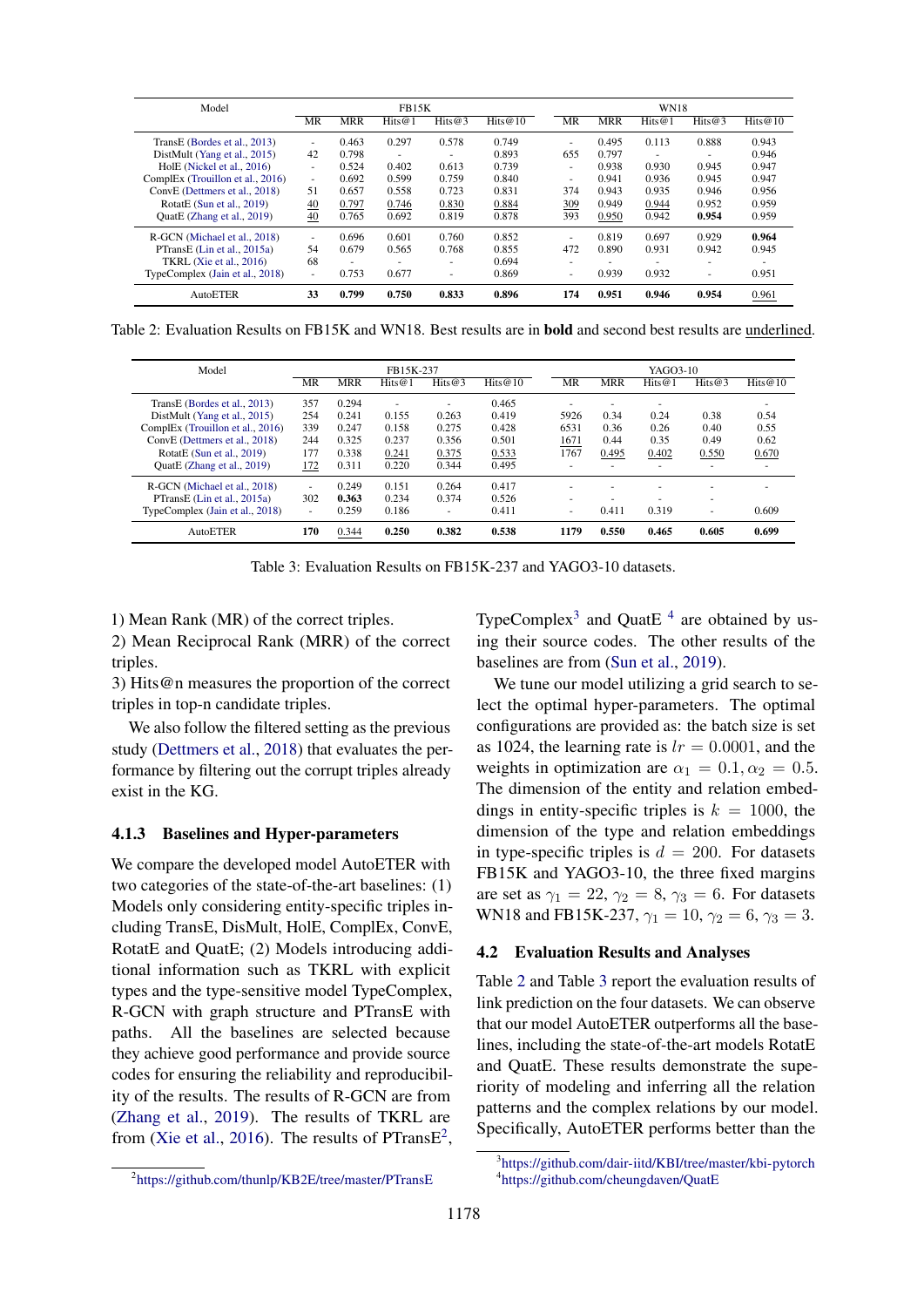<span id="page-7-2"></span>

Figure 3: The visualization of type embeddings clustering on FB15K-237. (a) The clustering of the original type embeddings. (b) The clustering of the entity embeddings. (c) The clustering of the type embeddings all focusing on the relation  $/award/award\_category/nominated\_for$ .

<span id="page-7-0"></span>

| Model                        | Head Entity Prediction (Hits $@10$ ) |       |       |       | Tail Entity Prediction (Hits@10) |       |       |       |
|------------------------------|--------------------------------------|-------|-------|-------|----------------------------------|-------|-------|-------|
|                              | 1 – I                                | 1-N   | $N-1$ | $N-N$ | 1 – I                            | 1-N   | $N-1$ | N-N   |
| TransE (Bordes et al., 2013) | 0.437                                | 0.657 | 0.182 | 0.472 | 0.437                            | 0.197 | 0.667 | 0.500 |
| TransH (Wang et al., 2014)   | 0.668                                | 0.876 | 0.287 | 0.645 | 0.655                            | 0.398 | 0.833 | 0.672 |
| TransR $(Lin et al., 2015b)$ | 0.788                                | 0.892 | 0.341 | 0.692 | 0.792                            | 0.374 | 0.904 | 0.721 |
| RotatE (Sun et al., $2019$ ) | 0.922                                | 0.967 | 0.602 | 0.893 | 0.923                            | 0.713 | 0.961 | 0.922 |
| PTransE (Lin et al., 2015a)  | 0.910                                | 0.928 | 0.609 | 0.838 | 0.912                            | 0.740 | 0.889 | 0.864 |
| AutoETER                     | 0.933                                | 0.979 | 0.618 | 0.903 | 0.931                            | 0.717 | 0.968 | 0.927 |

Table 4: Evaluation results on FB15K by mapping properties of relations.

type-embodied models TKRL and TypeComplex, emphasizing the type representations learned automatically with relation-aware projection by AutoETER are more effective for inference than totally leveraging the explicit types or ignoring the diversity of type embeddings focusing on various relations. Furthermore, AutoETER outperforms RotatE because AutoETER could infer the complex relations of 1-N, N-1 as well as N-N and takes advantage of type representations. These results all illustrate the type representations learned from KGs are available to predict entities more accurately by restricting the candidate entities with type embeddings.

In view of more diverse relations existed in FB15K compared with the other three datasets, we select FB15K to evaluate link prediction performance by mapping 1-1, 1-N, N-1 and N-N relations. The results are shown in Table [4.](#page-7-0) Our model achieves better performance on both head entity prediction and tail entity prediction than other baselines particularly RotatE, which illustrates the superiority of capturing various representations of entities specific to different relations with the relationaware projection mechanism to represent entity

<span id="page-7-1"></span>

| Model   MR MRR H@1 H@3 H@10 |  |  |  |
|-----------------------------|--|--|--|
|                             |  |  |  |

Table 5: Ablation study on FB15K-237. "H@" is the abbreviation of "Hits@".

types.

#### 4.3 Ablation Study

We conduct the ablation study of our model on dataset FB15K-237 when we only omit the type similarity constraint (-TSC) and omit the type representation (-TR) from our model. Table [5](#page-7-1) demonstrates that our model performs better than the two ablated models. It illustrates the type representation and the type similarity constraint both significantly impact the performance of link prediction and suggests that our automatically learned type representations play a pivotal role in our approach.

## 4.4 Visualization of Clustering Entity Type Representations

We utilize Kmeans to cluster the type embeddings and further employ t-SNE to implement dimen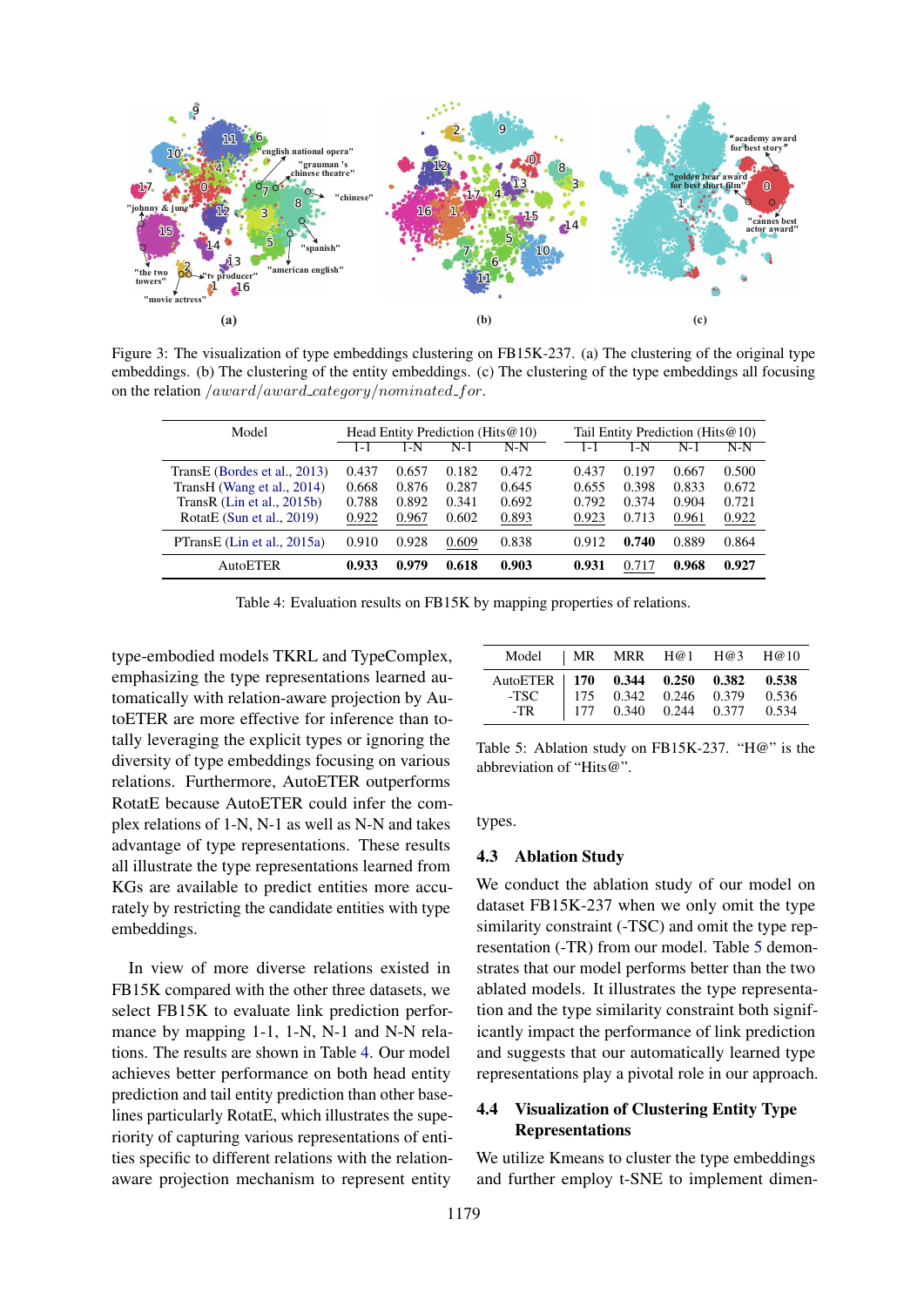sionality reduction for 2d visualization. As Figure [3\(](#page-7-2)a) shows, some type embeddings are clustered into independent categories, while some clusters stay close to each other because these entities share many common types. For instance, johnny&june and the two towers are clustered into the same category which actually represents the type movie as we know. Figure [3\(](#page-7-2)b) shows the clustering of the entity embeddings. It can be clearly observed that entity type clustering has better compactness than entity clustering, which demonstrates that entity type embeddings could reflect the characteristics of types. The type embeddings focusing on relation /award/award category/nominated for are visualized in Figure [3\(](#page-7-2)c). It is evident that some type embeddings representing the type award such as academy award for best story and cannes best actor award are clustered into the same category while others stay far away. These visualization results explain the effectiveness of our type embeddings learned automatically with relation-aware projection from the KG.

## 5 Conclusion and Future Work

In this paper, we propose an AutoETER framework to learn type representations for enriching KG embedding automatically. We introduce two classes of encoders to learn the entity-specific triple and typespecific triple embeddings, which could model and infer all the relation patterns of symmetry, inversion and composition as well as the complex 1-N, N-1 and N-N relations. We also constrain the type embeddings by the type similarity. Our experiments on four real-world datasets for link prediction illustrate the superiority of our model and the visualization of the type embeddings clustering verifies the availability of representing types automatically. In future work, we intend to extend our approach to obtain the better type representations incorporating the supervision of ontologies.

## Acknowledgments

This work was partially supported by the National Natural Science Foundation of China (No. 61772054, 62072022), and the NSFC Key Project (No. 61632001) and the Fundamental Research Funds for the Central Universities.

## References

- <span id="page-8-0"></span>Kurt Bollacker, Colin Evans, Praveen Paritosh, and Tim Sturge. 2008. Freebase: A collaboratively created graph database for structuring human knowledge. In *SIGMOD*, page 1247–1250.
- <span id="page-8-4"></span>Antoine Bordes, Nicolas Usunier, Alberto Garcia-Duran, Jason Weston, and Oksana Yakhnenko. 2013. Translating embeddings for modeling multirelational data. In *NIPS*, page 2787–2795.
- <span id="page-8-10"></span>Tim Dettmers, Pasquale Minervini, Pontus Stenetorp, and Sebastian Riedel. 2018. Convolutional 2D knowledge graph embeddings. In *AAAI*, page 1811–1818.
- <span id="page-8-1"></span>Dennis Diefenbach, Kamal Singh, and Pierre Maret. 2018. Wdaqua-core1: a question answering service for rdf knowledge bases. In *WWW*, pages 1087– 1091.
- <span id="page-8-6"></span>Junheng Hao, Muhao Chen, Wenchao Yu, Yizhou Sun, and Wei Wang. 2019. Universal representation learning of knowledge bases by jointly embedding instances and ontological concepts. In *KDD*, pages 1709–1719.
- <span id="page-8-2"></span>He He, Anusha Balakrishnan, Mihail Eric, and Percy Liang. 2017. Learning symmetric collaborative dialogue agents with dynamic knowledge graph embeddings. In *ACL*, pages 1766–1776.
- <span id="page-8-7"></span>Prachi Jain, Pankaj Kumar, Mausam1, and Soumen Chakrabarti. 2018. Type-sensitive knowledge base inference without explicit type supervision. In *ACL*, pages 75–80.
- <span id="page-8-9"></span>Shaoxiong Ji, Shirui Pan, Erik Cambria, Pekka Marttinen, and Philip S. Yu. 2020. A survey on knowledge graphs: Representation, acquisition and applications. *arXiv preprint arXiv:2002.00388*.
- <span id="page-8-12"></span>Denis Krompaß, Stephan Baier, and Volker Tresp. 2015. Type-constrained representation learning in knowledge graphs. In *ISWC*, page 640–655.
- <span id="page-8-8"></span>Ni Lao, Tom Mitchell, and William W. Cohen. 2011. Random walk inference and learning in a large scale knowledge base. In *EMNLP*, pages 529–539.
- <span id="page-8-3"></span>Xi Victoria Lin, Richard Socher, and Caiming Xiong. 2018. Multi-hop knowledge graph reasoning with reward shaping. In *EMNLP*, page 3243–3253.
- <span id="page-8-11"></span>Yankai Lin, Zhiyuan Liu, Huanbo Luan, Maosong Sun, Siwei Rao, and Song Liu. 2015a. Modeling relation paths for representation learning of knowledge bases. In *EMNLP*, pages 705–714.
- <span id="page-8-5"></span>Yankai Lin, Zhiyuan Liu, Maosong Sun, Yang Liu, and Xuan Zhu. 2015b. Learning entity and relation embeddings for knowledge graph completion. In *AAAI 2015*, page 2181–2187.